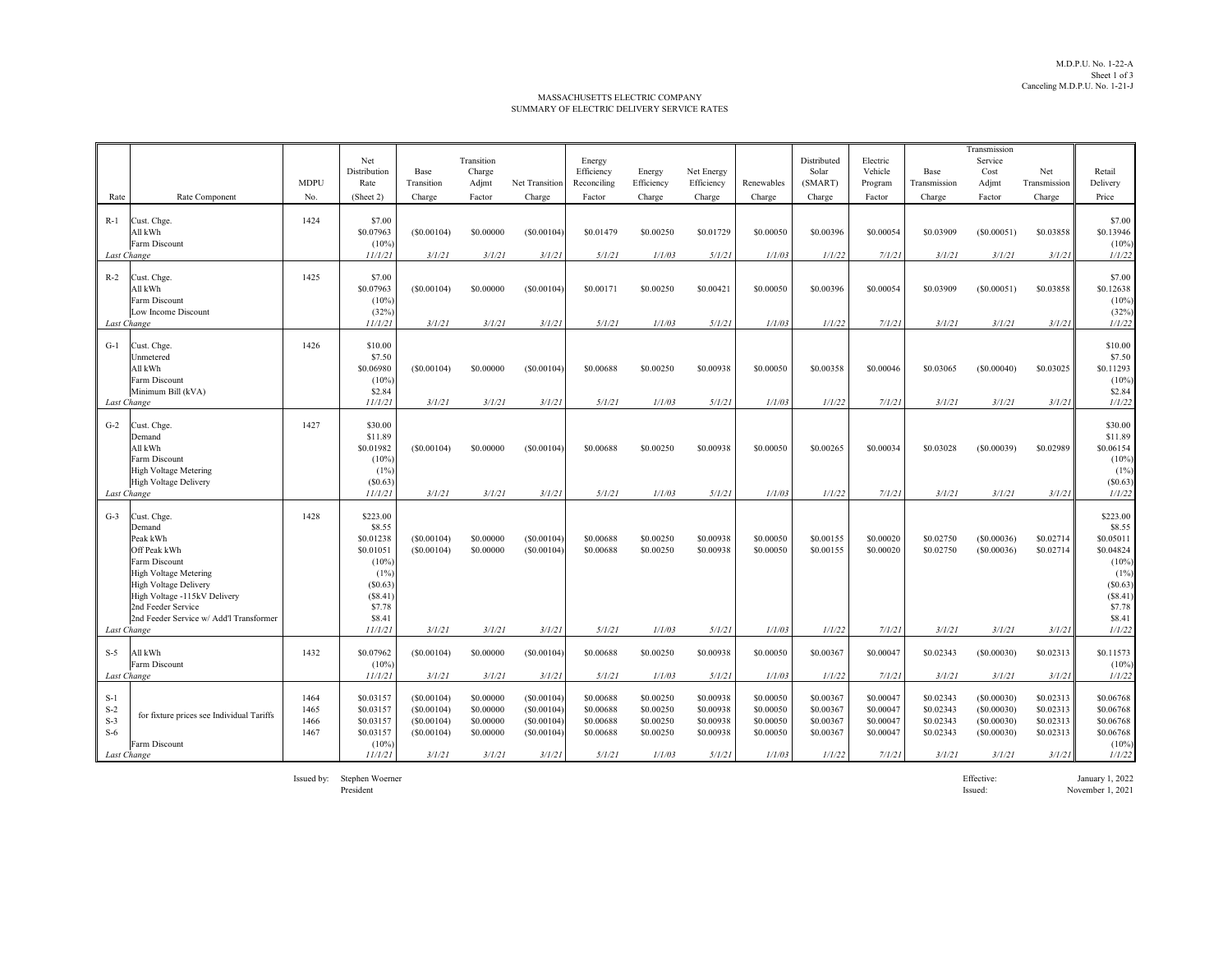M.D.P.U. No. 1-22-A Sheet 2 of 3Canceling M.D.P.U. No. 1-21-J

## NET DISTRIBUTION RATE MASSACHUSETTS ELECTRIC COMPANYSUMMARY OF ELECTRIC DELIVERY SERVICE RATES

|                                                 |                                                                                                                                                                                                                              | <b>MDPU</b>                  | Base<br>Distribution                                                                                                  | Net<br>CapEx                                                | Basic<br>Service<br>Adjmt                                  | Residential<br>Assistance<br>Adjmt                         | Storm<br>Fund<br>Replenishment                              | Pension<br>PBOP<br>Adjmt                                   | Revenue<br>Decoupling<br>Mechanism<br>Adjmt                | Attorney<br>General Cons<br>Expenses<br>Adjmt              | Solar<br>Cost<br>Adjmt                                      | Smart Grid<br>Distribution<br>Adjmt                        | Net Metering<br>Recovery                                   | Long-Term<br>Renew. Energy<br>Contract<br>Adjmt            | Vegetation<br>Management                                   | Tax Act<br>Credit                                              | Grid<br>Modernization                                      | Net<br>Distribution                                                                                                   |
|-------------------------------------------------|------------------------------------------------------------------------------------------------------------------------------------------------------------------------------------------------------------------------------|------------------------------|-----------------------------------------------------------------------------------------------------------------------|-------------------------------------------------------------|------------------------------------------------------------|------------------------------------------------------------|-------------------------------------------------------------|------------------------------------------------------------|------------------------------------------------------------|------------------------------------------------------------|-------------------------------------------------------------|------------------------------------------------------------|------------------------------------------------------------|------------------------------------------------------------|------------------------------------------------------------|----------------------------------------------------------------|------------------------------------------------------------|-----------------------------------------------------------------------------------------------------------------------|
| Rate                                            | Rate Component                                                                                                                                                                                                               | No.                          | Charge                                                                                                                | Factor                                                      | Factor                                                     | Factor                                                     | Factor                                                      | Factor                                                     | Factor                                                     | Factor                                                     | Factor                                                      | Factor                                                     | Surcharge                                                  | Factor                                                     | Factor                                                     | Factor                                                         | Factor                                                     | Rate                                                                                                                  |
| $R-1$<br>Last Change                            | Cust. Chge.<br>All kWh<br>Farm Discount                                                                                                                                                                                      | 1424                         | \$7.00<br>\$0.05267<br>$(10\%)$<br>10/1/21                                                                            | \$0,00000<br>10/1/21                                        | \$0.00105<br>3/1/21                                        | \$0.00488<br>3/1/21                                        | \$0.00301<br>11/1/19                                        | \$0.00179<br>3/1/21                                        | \$0.00255<br>3/1/21                                        | \$0,00003<br>3/1/21                                        | \$0,00069<br>11/1/21                                        | \$0.00003<br>5/1/21                                        | \$0.01163<br>3/1/21                                        | \$0,00075<br>3/1/21                                        | \$0,00054<br>3/1/21                                        | (S0.00062)<br>3/1/21                                           | \$0,00063<br>5/1/21                                        | \$7.00<br>\$0.07963<br>$(10\%)$<br>11/1/21                                                                            |
| $R-2$<br>Last Change                            | Cust. Chge.<br>All kWh<br>Farm Discount<br>Low Income Discount                                                                                                                                                               | 1425                         | \$7.00<br>\$0.05267<br>$(10\%)$<br>(32%)<br>10/1/21                                                                   | \$0.00000<br>10/1/21                                        | \$0.00105<br>3/1/21                                        | \$0.00488<br>3/1/21                                        | \$0.00301<br>11/1/19                                        | \$0.00179<br>3/1/21                                        | \$0.00255<br>3/1/21                                        | \$0.00003<br>3/1/21                                        | \$0.00069<br>11/1/21                                        | \$0.00003<br>5/1/21                                        | \$0.01163<br>3/1/21                                        | \$0.00075<br>3/1/21                                        | \$0.00054<br>3/1/21                                        | (S0.00062)<br>3/1/21                                           | \$0.00063<br>5/1/21                                        | \$7.00<br>\$0.07963<br>$(10\%)$<br>(32%)<br>11/1/21                                                                   |
|                                                 |                                                                                                                                                                                                                              |                              |                                                                                                                       |                                                             |                                                            |                                                            |                                                             |                                                            |                                                            |                                                            |                                                             |                                                            |                                                            |                                                            |                                                            |                                                                |                                                            |                                                                                                                       |
| $G-1$<br>Last Change                            | Cust. Chge.<br>Unmetered<br>All kWh<br>Farm Discount<br>Minimum Bill (kVA)                                                                                                                                                   | 1426                         | \$10.00<br>\$7.50<br>\$0.04630<br>$(10\%)$<br>\$2.84<br>10/1/21                                                       | \$0.00000<br>10/1/21                                        | \$0.00090<br>3/1/21                                        | \$0.00420<br>3/1/21                                        | \$0.00265<br>11/1/19                                        | \$0.00161<br>3/1/21                                        | \$0.00219<br>3/1/21                                        | \$0.00002<br>3/1/21                                        | \$0.00058<br>11/1/21                                        | \$0.00003<br>5/1/21                                        | \$0.01001<br>3/1/21                                        | \$0.00075<br>3/1/21                                        | \$0.00055<br>3/1/21                                        | (S0.00053)<br>3/1/21                                           | \$0.00054<br>5/1/21                                        | \$10.00<br>\$7.50<br>\$0.06980<br>$(10\%)$<br>\$2.84<br>11/1/21                                                       |
| $G-2$                                           | Cust. Chge.<br>Demand<br>All kWh<br>Farm Discount<br>High Voltage Metering<br><b>High Voltage Delivery</b>                                                                                                                   | 1427                         | \$30.00<br>\$11.89<br>\$0.00229<br>$(10\%)$<br>(1%)<br>(S0.63)                                                        | \$0.00000                                                   | \$0,00066                                                  | \$0.00310                                                  | \$0.00190                                                   | \$0.00116                                                  | \$0.00162                                                  | \$0.00001                                                  | \$0,00043                                                   | \$0.00002                                                  | \$0.00740                                                  | \$0,00075                                                  | \$0.00047                                                  | (S0.00039)                                                     | \$0.00040                                                  | \$30.00<br>\$11.89<br>\$0.01982<br>$(10\%)$<br>(1%)<br>(S0.63)                                                        |
| Last Change                                     |                                                                                                                                                                                                                              |                              | 10/1/21                                                                                                               | 10/1/21                                                     | 3/1/21                                                     | 3/1/21                                                     | 11/1/19                                                     | 3/1/21                                                     | 3/1/21                                                     | 3/1/21                                                     | 11/1/21                                                     | 5/1/21                                                     | 3/1/21                                                     | 3/1/21                                                     | 3/1/21                                                     | 3/1/21                                                         | 5/1/21                                                     | 11/1/21                                                                                                               |
| $G-3$<br>Last Change                            | Cust. Chge.<br>Demand<br>Peak kWh<br>Off Peak kWh<br>Farm Discount<br><b>High Voltage Metering</b><br>High Voltage Delivery<br>High Voltage -115kV Delivery<br>2nd Feeder Service<br>2nd Feeder Service w/ Add'l Transformer | 1428                         | \$223.00<br>\$8.55<br>\$0.00187<br>\$0,00000<br>$(10\%)$<br>(1%)<br>(S0.63)<br>(S8.41)<br>\$7.78<br>\$8.41<br>10/1/21 | \$0,00000<br>\$0,00000<br>10/1/21                           | \$0.00039<br>\$0.00039<br>3/1/21                           | \$0.00184<br>\$0.00184<br>3/1/21                           | \$0.00110<br>\$0.00110<br>11/1/19                           | \$0,00065<br>\$0,00065<br>3/1/21                           | \$0.00095<br>\$0.00095<br>3/1/21                           | \$0,00001<br>\$0,00001<br>3/1/21                           | \$0,00025<br>\$0,00025<br>11/1/21                           | \$0,00001<br>\$0,00001<br>5/1/21                           | \$0.00436<br>\$0.00436<br>3/1/21                           | \$0,00075<br>\$0,00075<br>3/1/21                           | \$0.00020<br>\$0.00020<br>3/1/21                           | (S0.00023)<br>(S0.00023)<br>3/1/21                             | \$0,00023<br>\$0,00023<br>5/1/21                           | \$223.00<br>\$8.55<br>\$0.01238<br>\$0.01051<br>$(10\%)$<br>(1%)<br>(S0.63)<br>(S8.41)<br>\$7.78<br>\$8.41<br>11/1/21 |
| $S-5$                                           | All kWh                                                                                                                                                                                                                      | 1432                         | \$0.04805                                                                                                             | \$0.00000                                                   | \$0.00091                                                  | \$0.00425                                                  | \$0.00260                                                   | \$0.00933                                                  | \$0.00222                                                  | \$0.00002                                                  | \$0.00056                                                   | \$0.00003                                                  | \$0.01013                                                  | \$0.00075                                                  | \$0.00076                                                  | (S0.00054)                                                     | \$0.00055                                                  | \$0.07962                                                                                                             |
| Last Change                                     | Farm Discount                                                                                                                                                                                                                |                              | $(10\%)$<br>10/1/21                                                                                                   | 10/1/21                                                     | 3/1/21                                                     | 3/1/21                                                     | 11/1/19                                                     | 3/1/21                                                     | 3/1/21                                                     | 3/1/21                                                     | 11/1/21                                                     | 5/1/21                                                     | 3/1/21                                                     | 3/1/21                                                     | 3/1/21                                                     | 3/1/21                                                         | 5/1/21                                                     | $(10\%)$<br>11/1/21                                                                                                   |
| $S-1$<br>$S-2$<br>$S-3$<br>$S-6$<br>Last Change | for fixture prices see Individual Tariffs<br>Farm Discount                                                                                                                                                                   | 1464<br>1465<br>1466<br>1467 | \$0.00000<br>\$0,00000<br>\$0.00000<br>\$0,00000<br>$(10\%)$<br>10/1/21                                               | \$0,00000<br>\$0.00000<br>\$0.00000<br>\$0,00000<br>10/1/21 | \$0.00091<br>\$0.00091<br>\$0.00091<br>\$0,00091<br>3/1/21 | \$0.00425<br>\$0.00425<br>\$0.00425<br>\$0.00425<br>3/1/21 | \$0.00260<br>\$0.00260<br>\$0.00260<br>\$0.00260<br>11/1/19 | \$0.00933<br>\$0.00933<br>\$0.00933<br>\$0.00933<br>3/1/21 | \$0.00222<br>\$0.00222<br>\$0.00222<br>\$0.00222<br>3/1/21 | \$0.00002<br>\$0.00002<br>\$0.00002<br>\$0,00002<br>3/1/21 | \$0,00056<br>\$0.00056<br>\$0.00056<br>\$0,00056<br>11/1/21 | \$0,00003<br>\$0.00003<br>\$0.00003<br>\$0.00003<br>5/1/21 | \$0.01013<br>\$0.01013<br>\$0.01013<br>\$0.01013<br>3/1/21 | \$0,00075<br>\$0.00075<br>\$0.00075<br>\$0,00075<br>3/1/21 | \$0.00076<br>\$0.00076<br>\$0.00076<br>\$0.00076<br>3/1/21 | (S0.00054)<br>(S0.00054)<br>(S0.00054)<br>(S0.00054)<br>3/1/21 | \$0.00055<br>\$0.00055<br>\$0.00055<br>\$0.00055<br>5/1/21 | \$0.03157<br>\$0.03157<br>\$0.03157<br>\$0.03157<br>(10%)<br>11/1/21                                                  |

Issued by: Stephen Woerner Stephen Woerner Effective: January 1, 2022

President

Issued: November 1, 2021